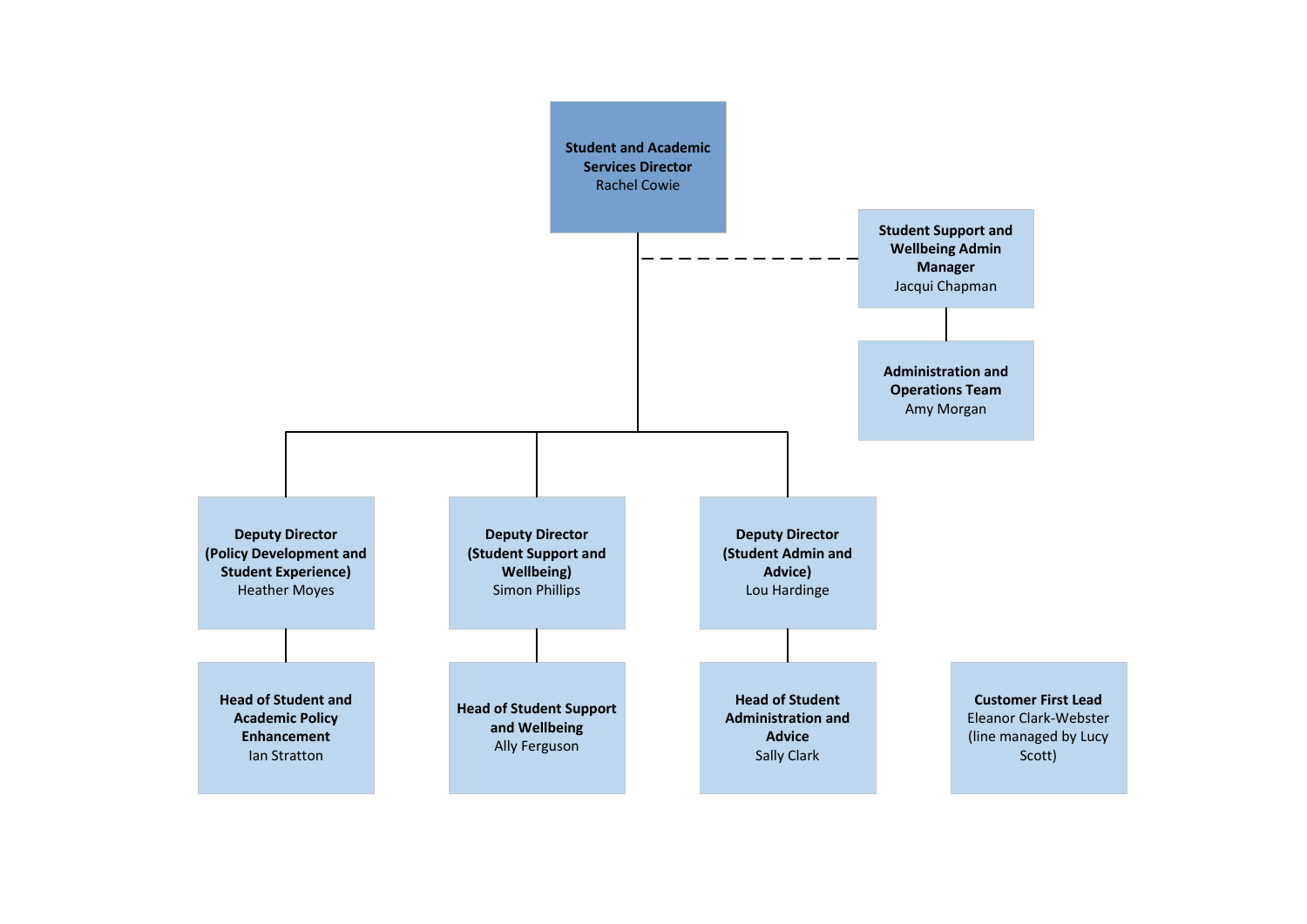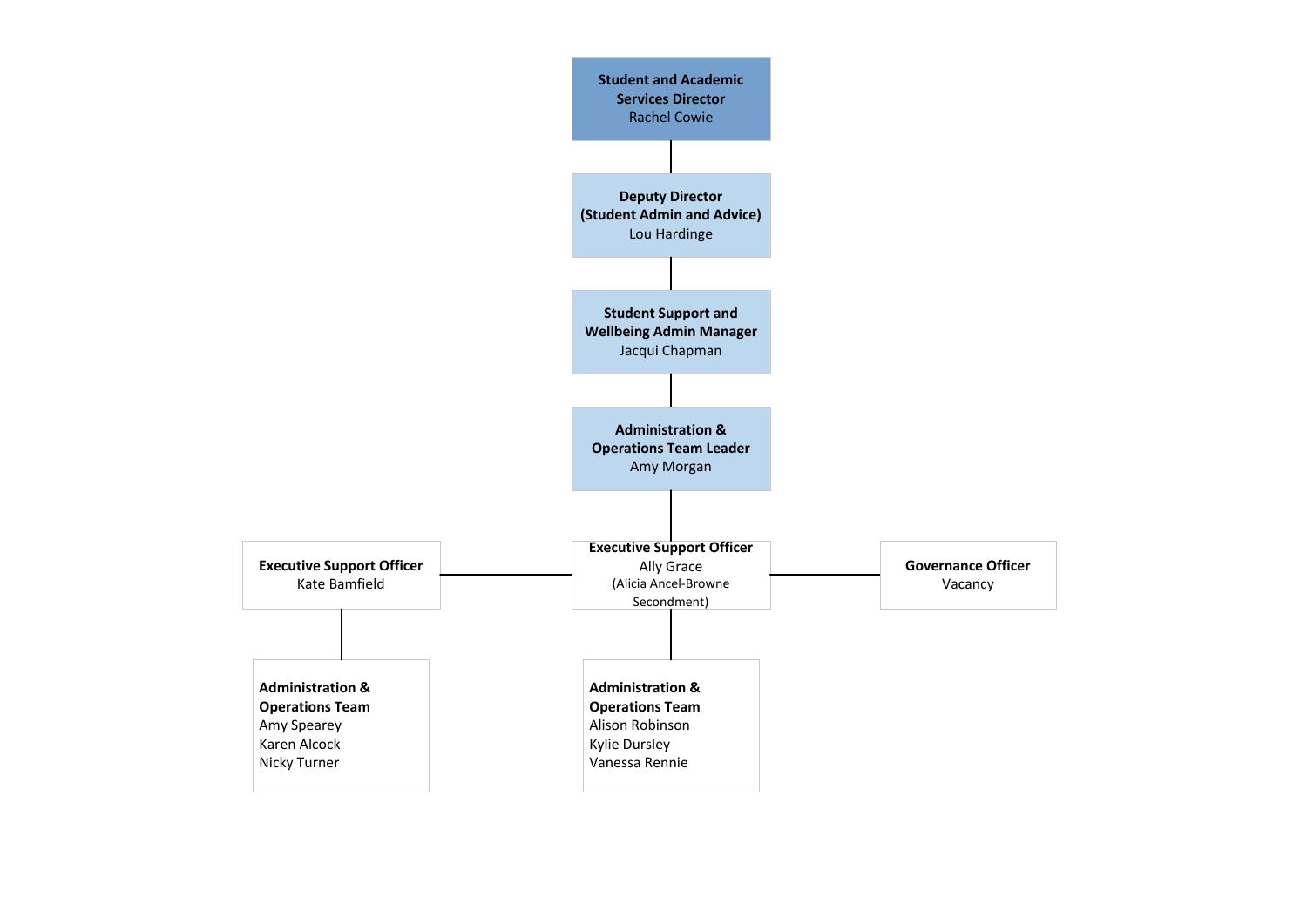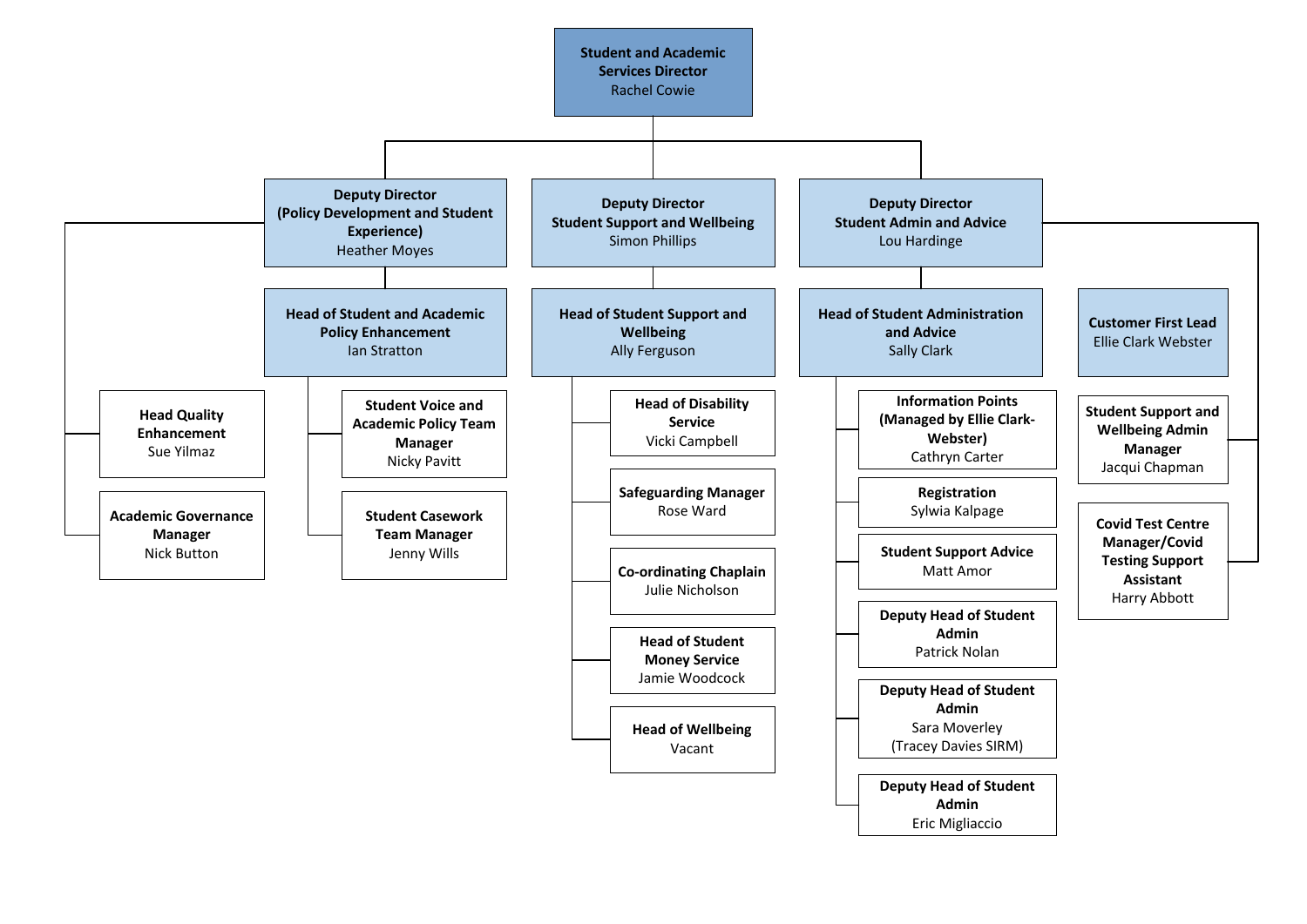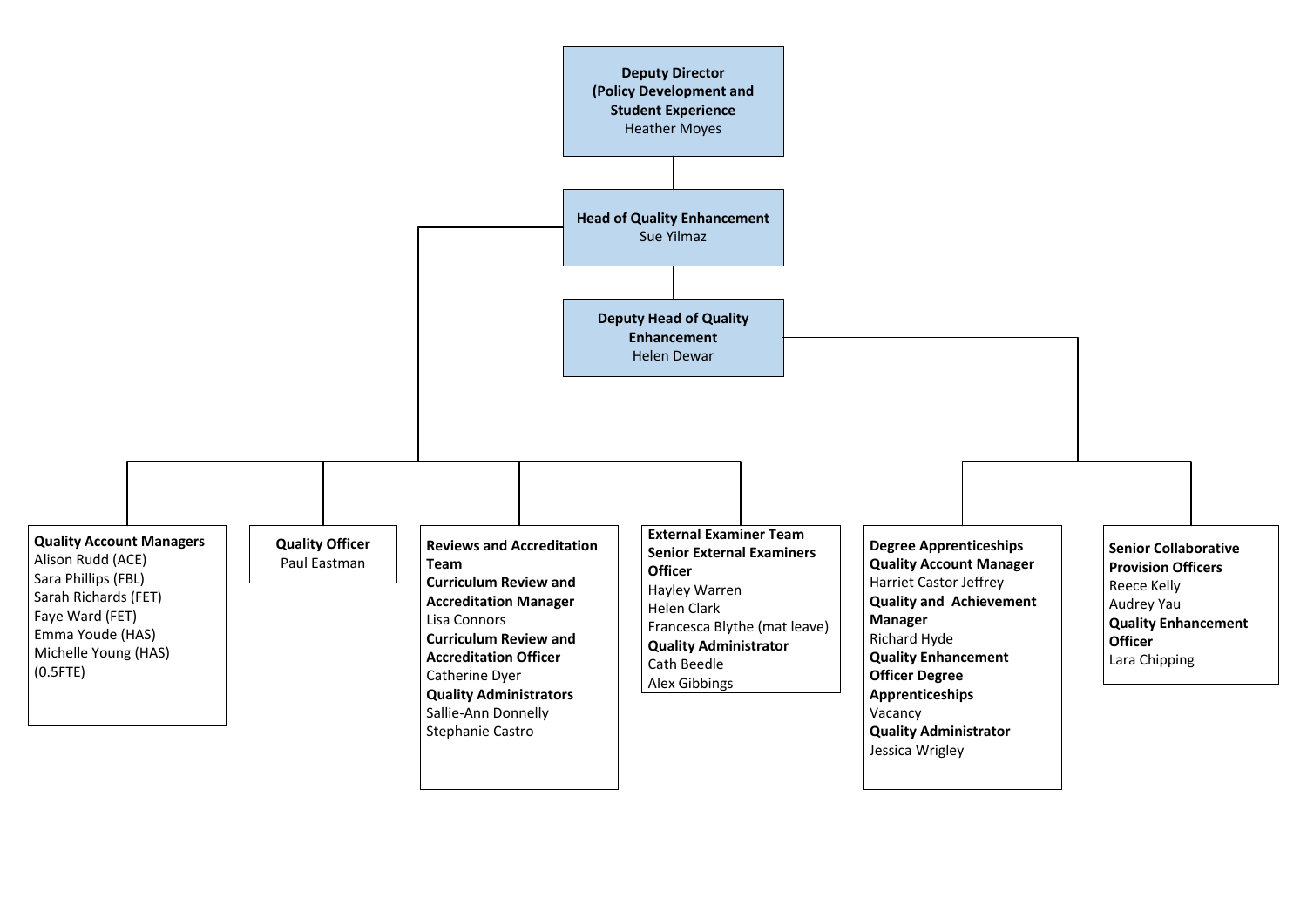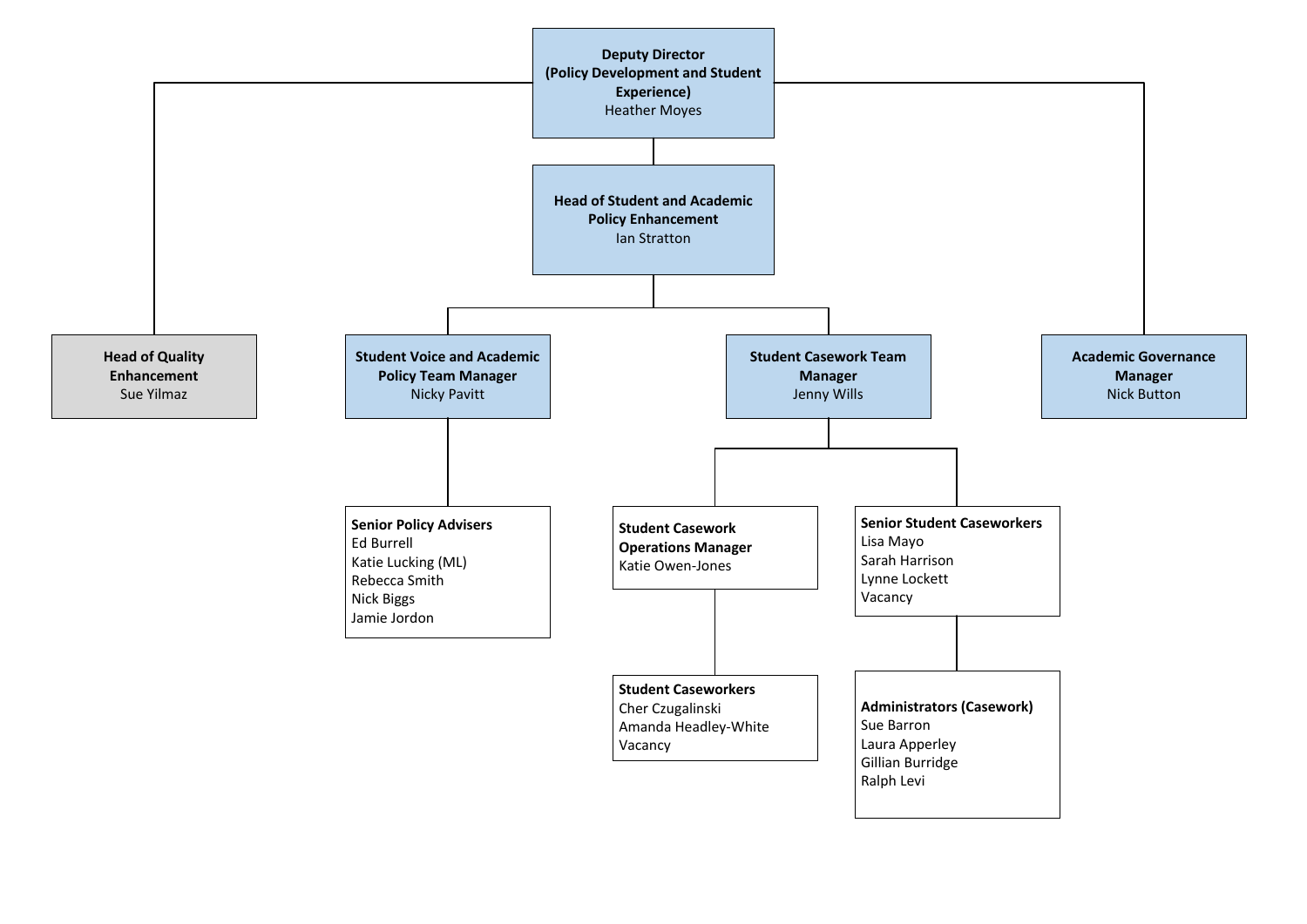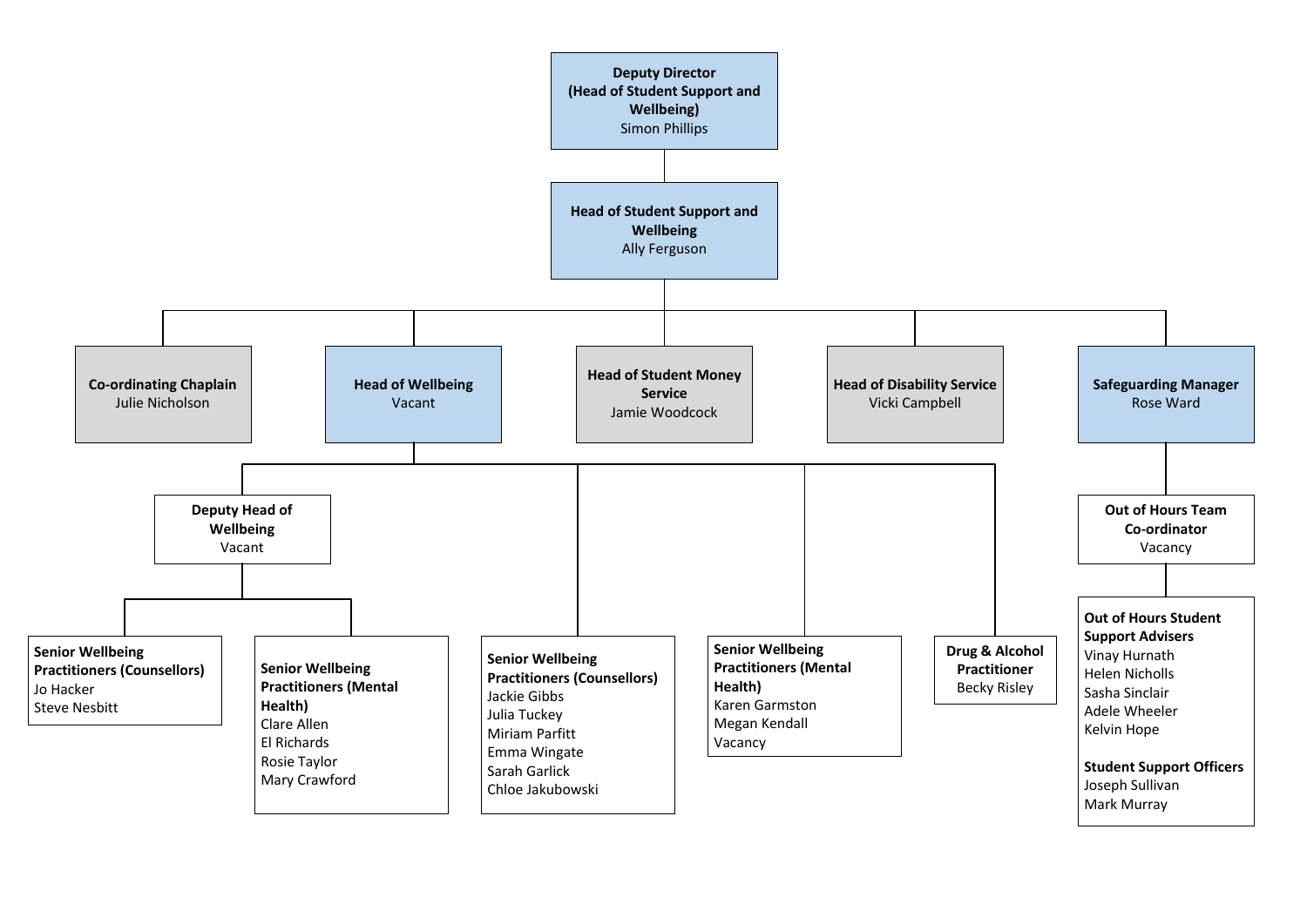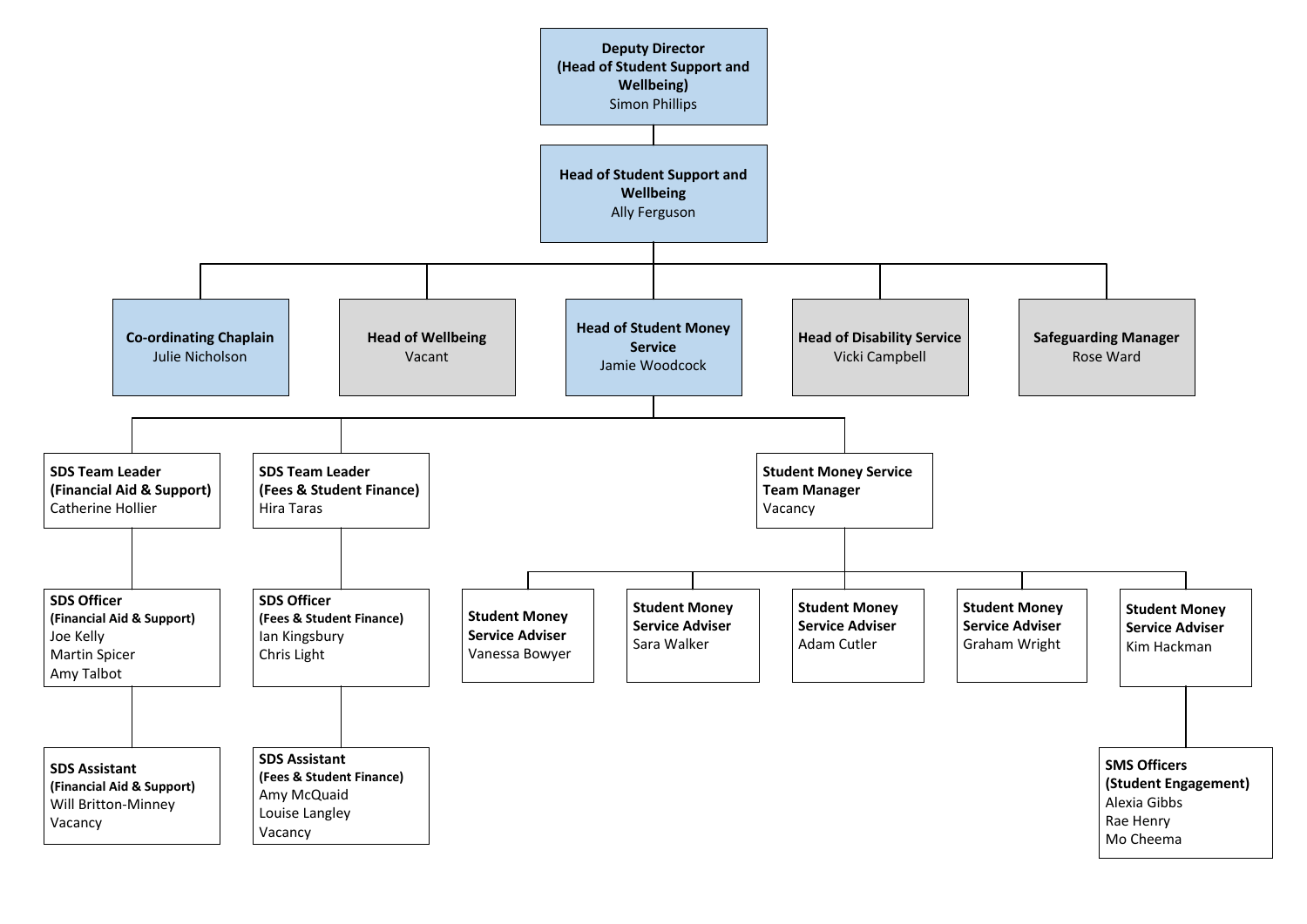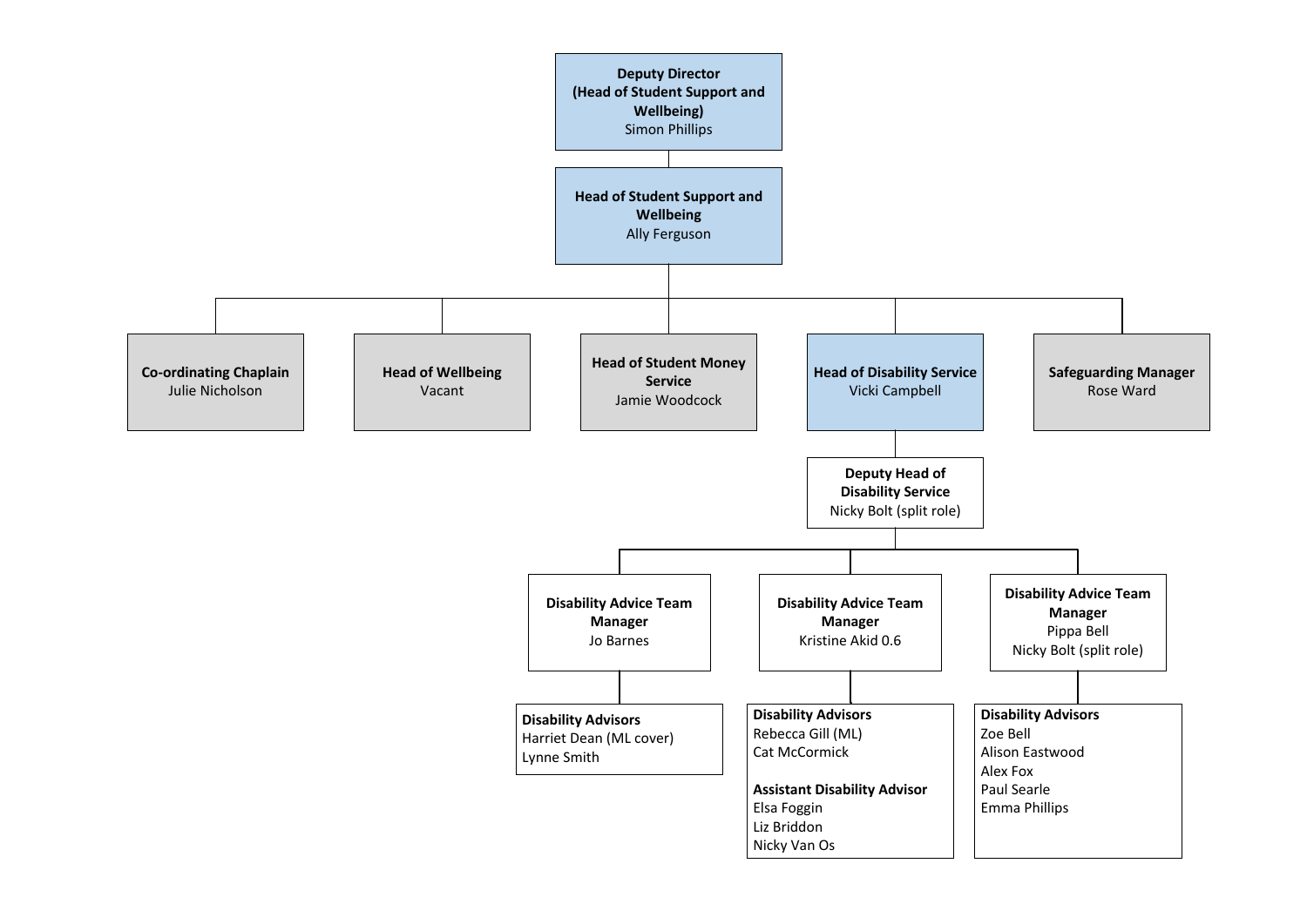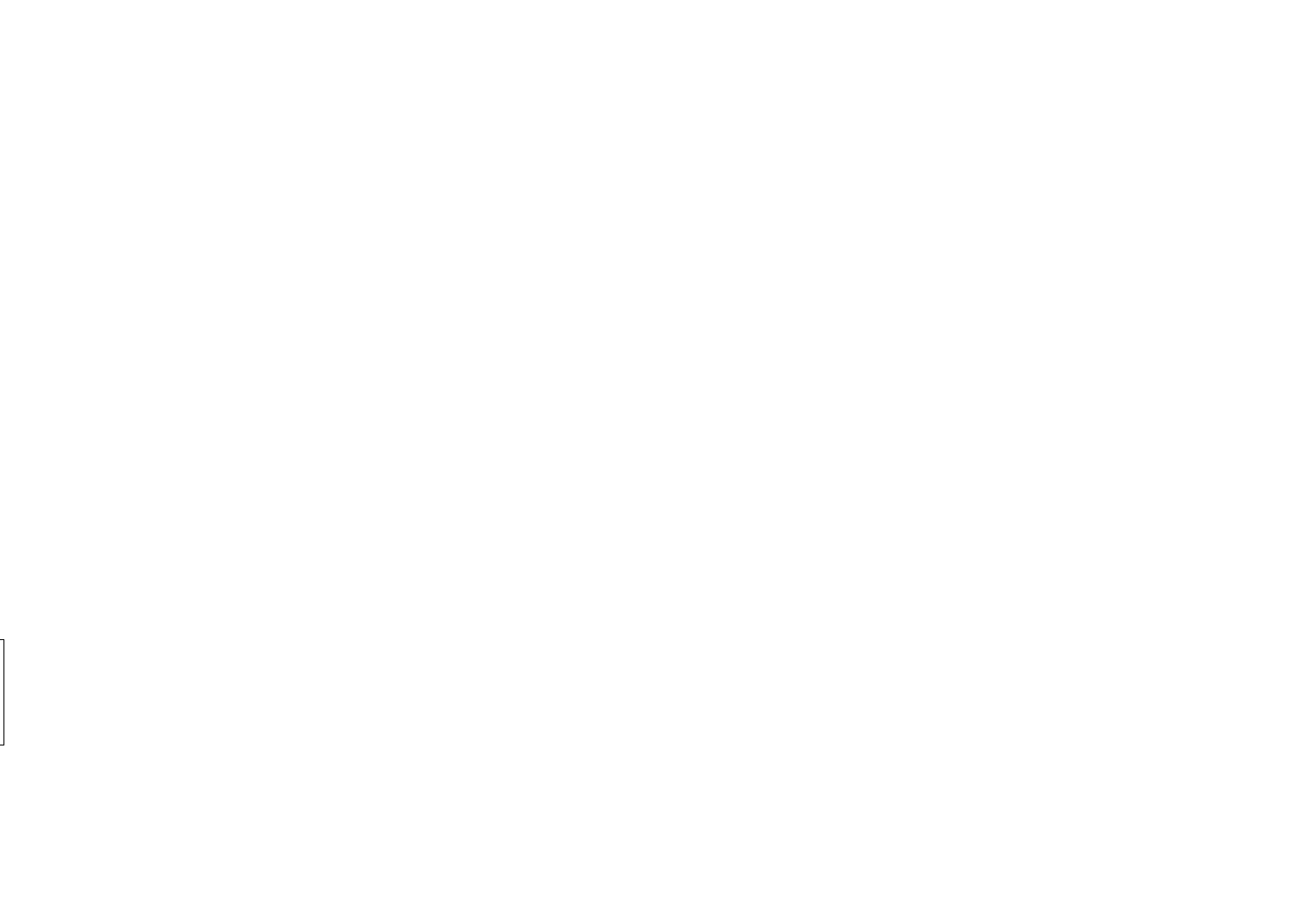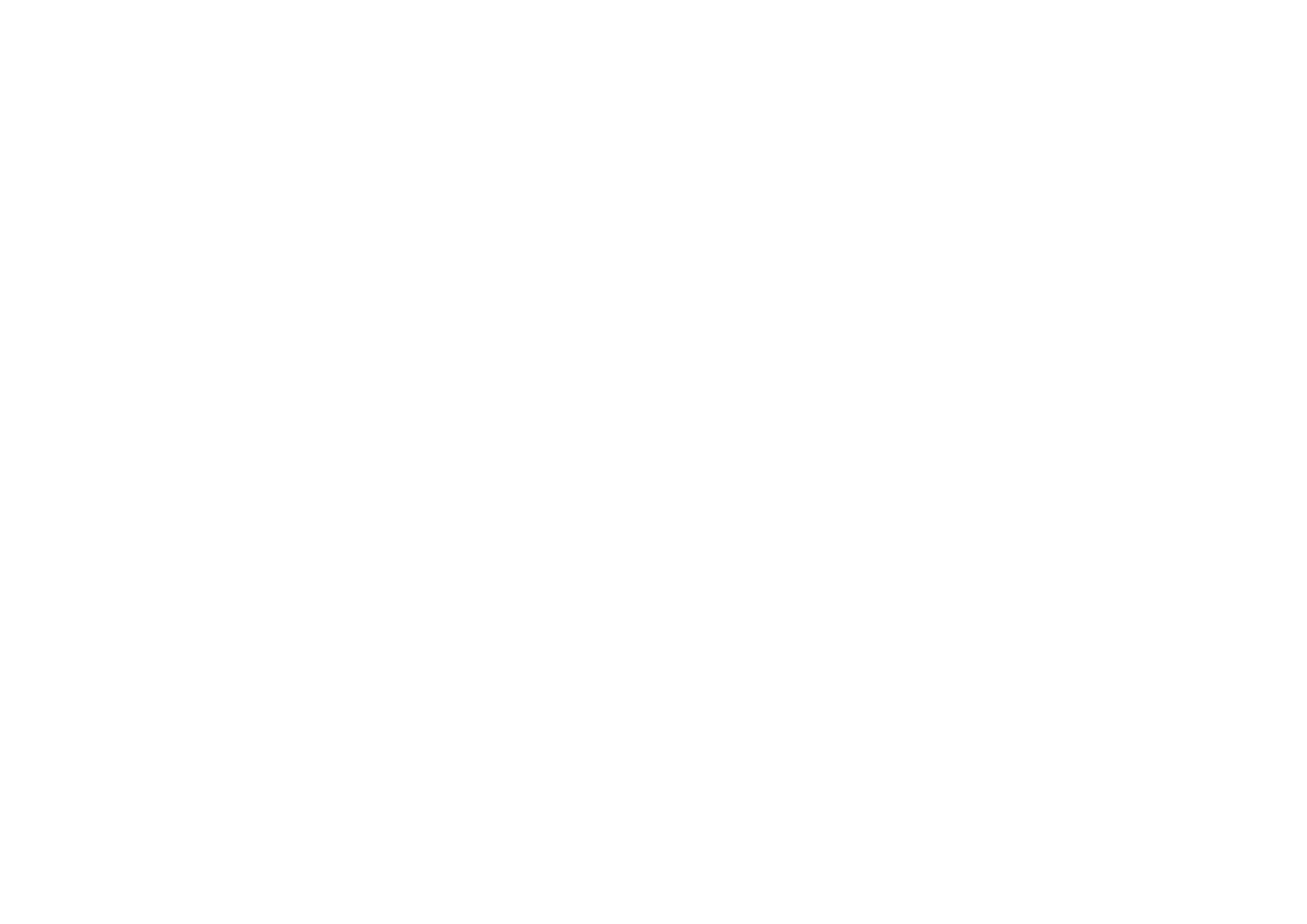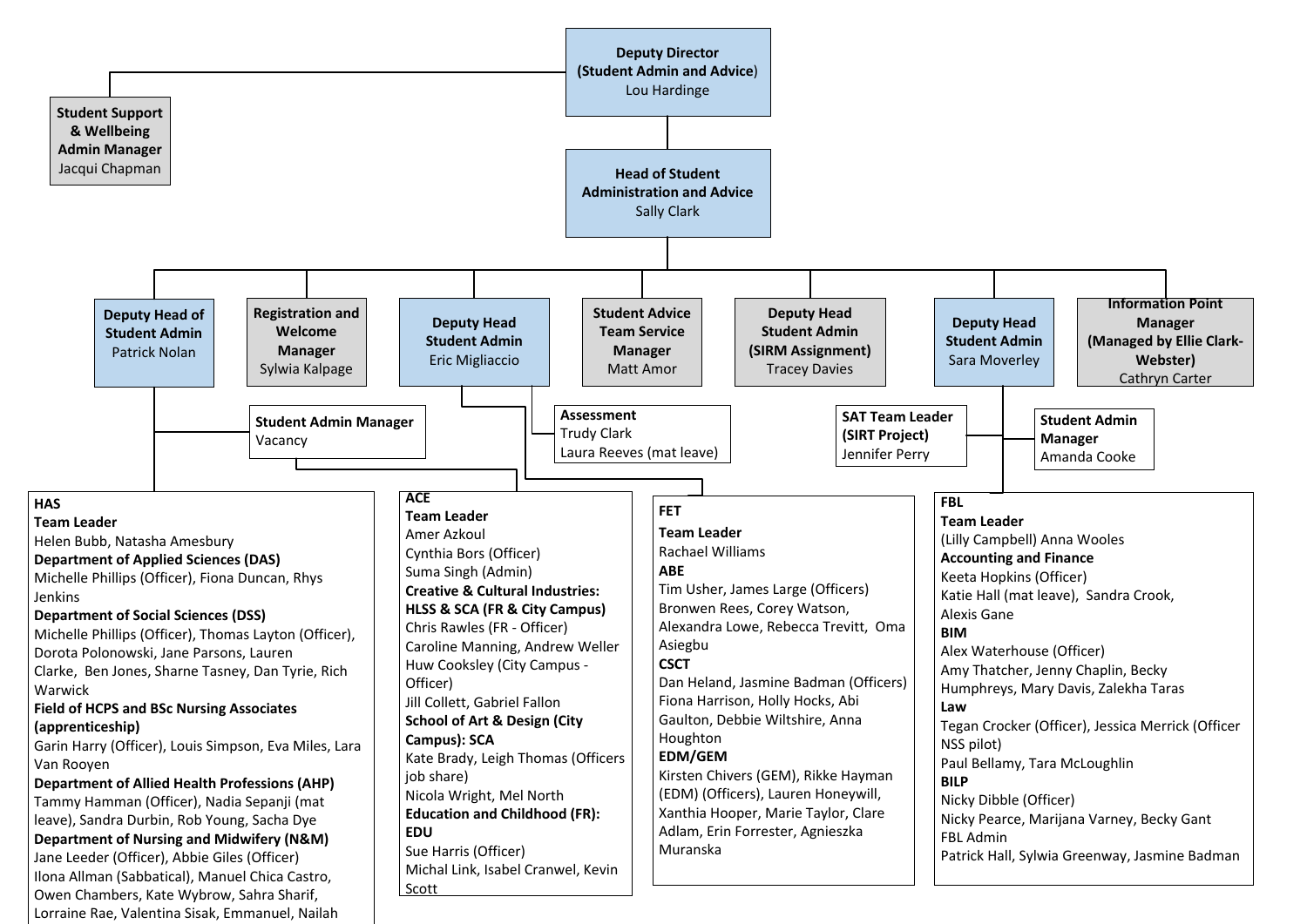Ilona Allman (Sabbatical), Manuel Chica Castro, Owen Chambers, Kate Wybrow, Sahra Sharif, Lorraine Rae, Valentina Sisak, Emmanuel, Nailah Ahmed, Louise Hayward

Michal Link, Isabel Cranwel, Kevin Scott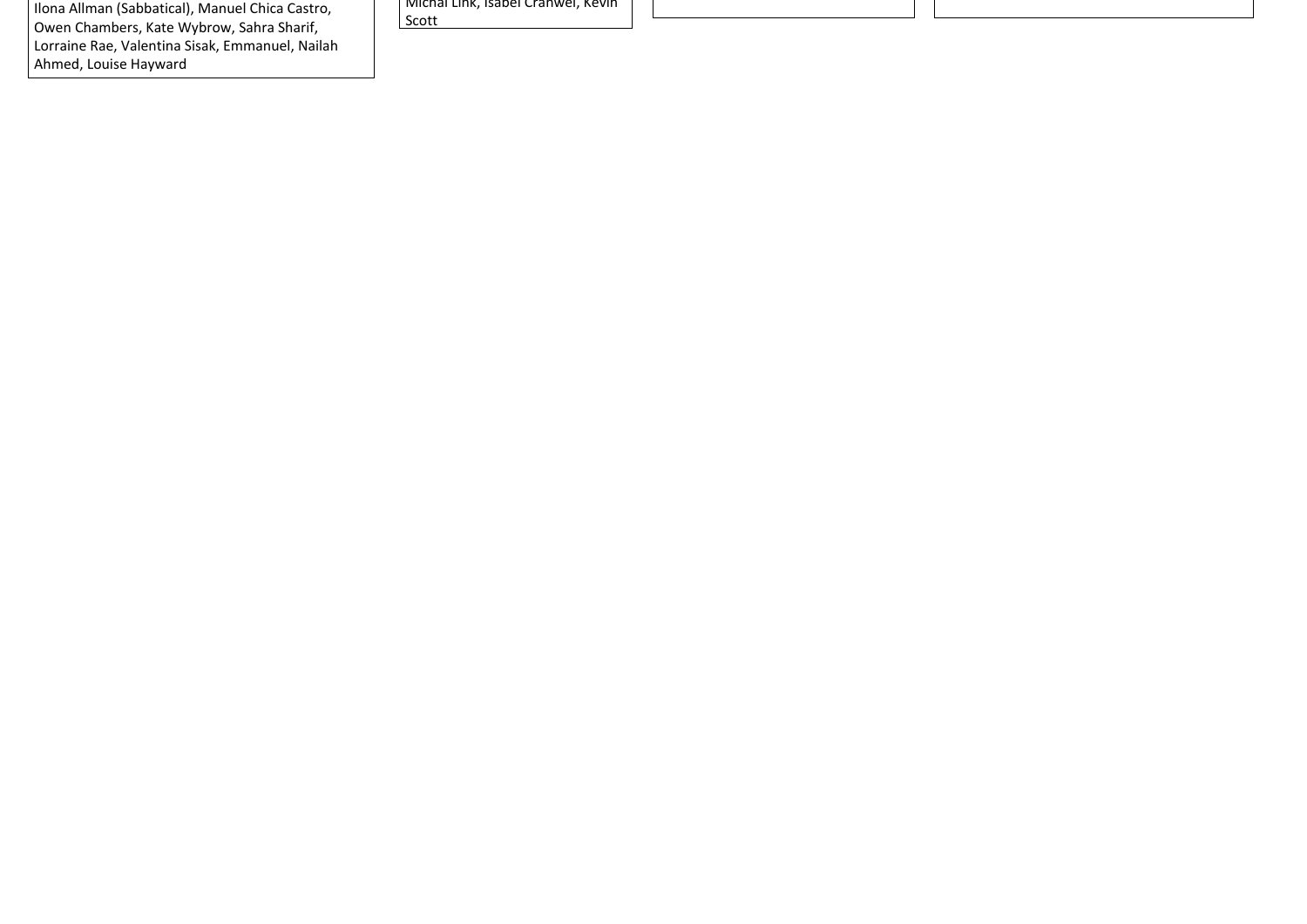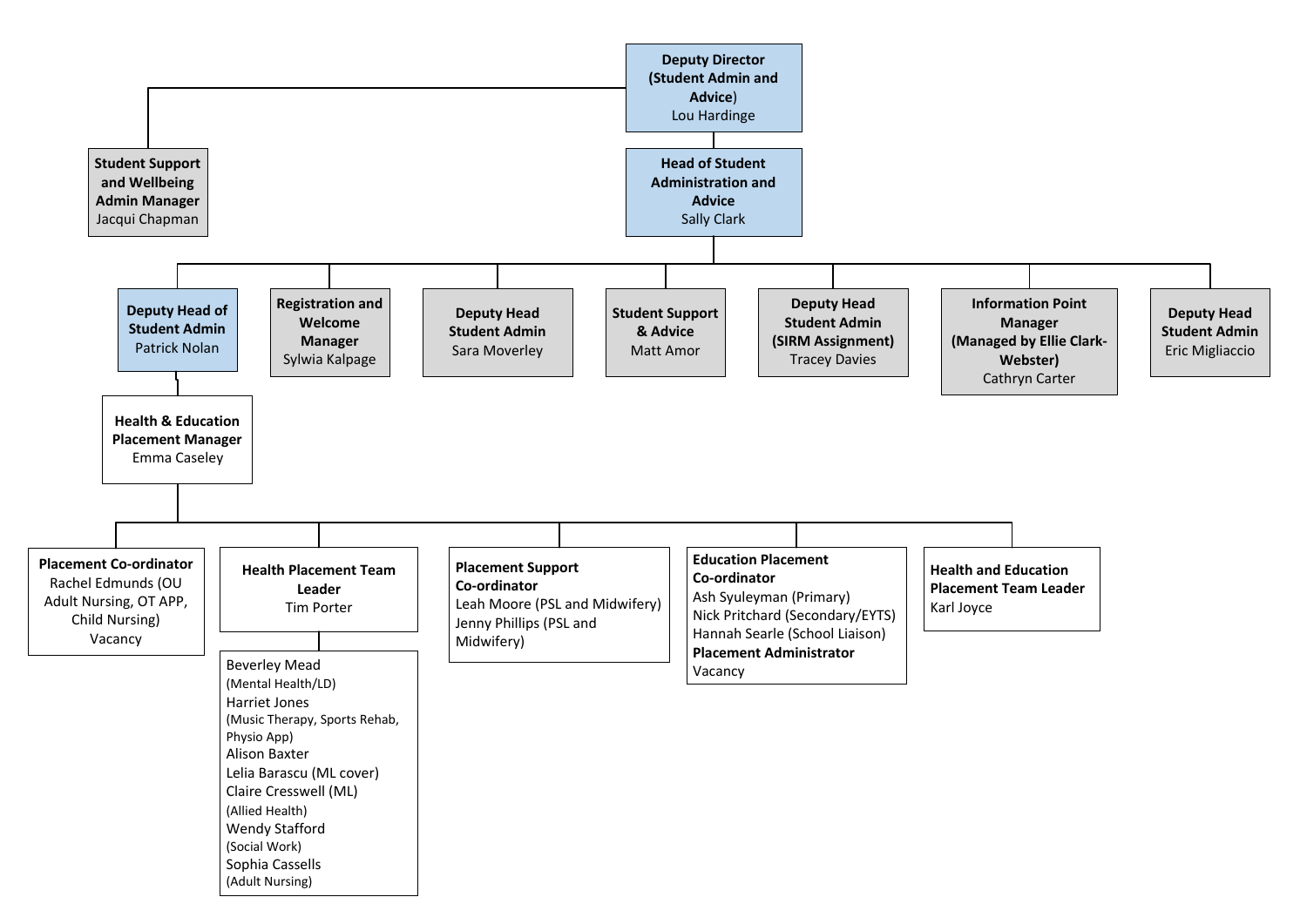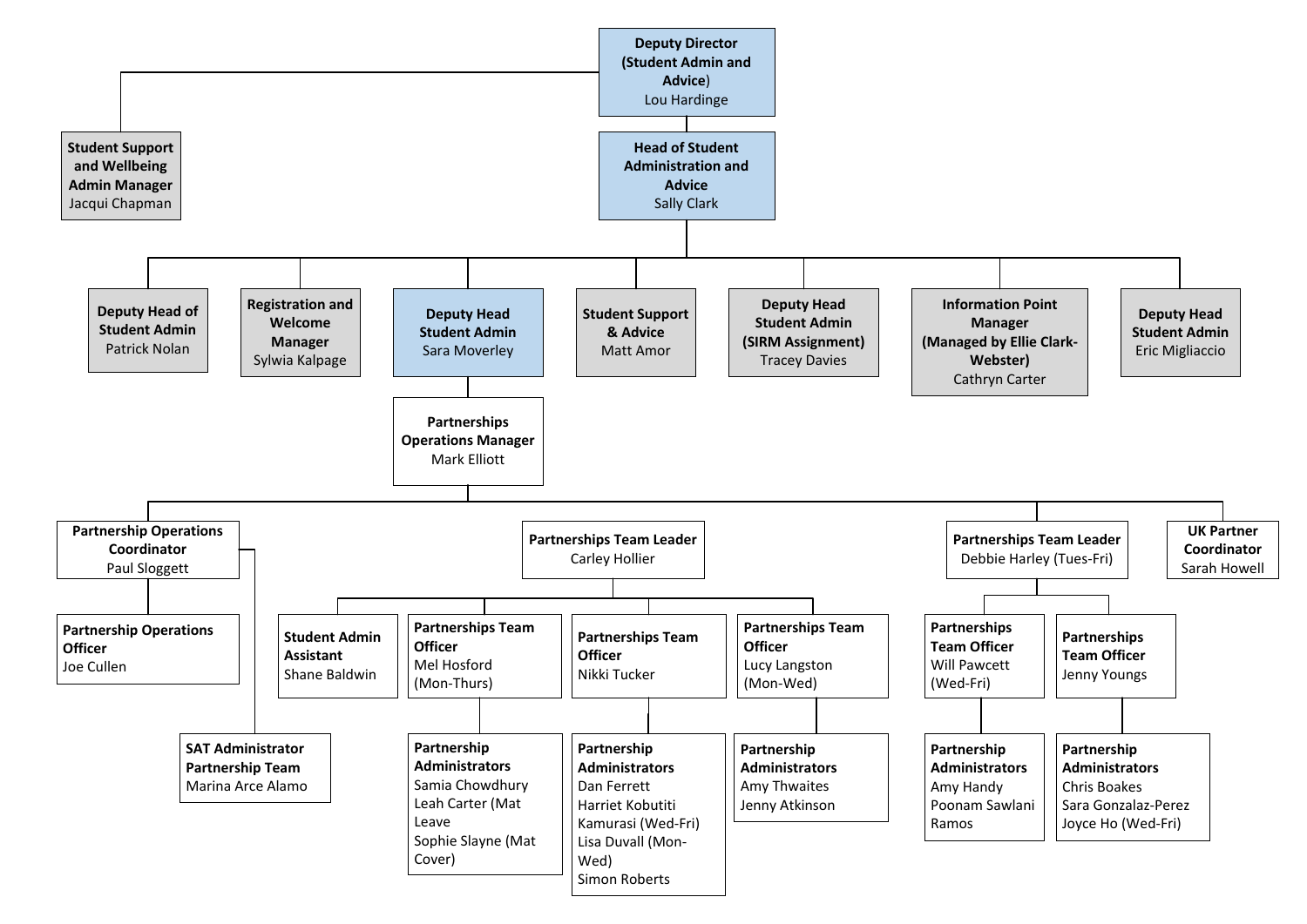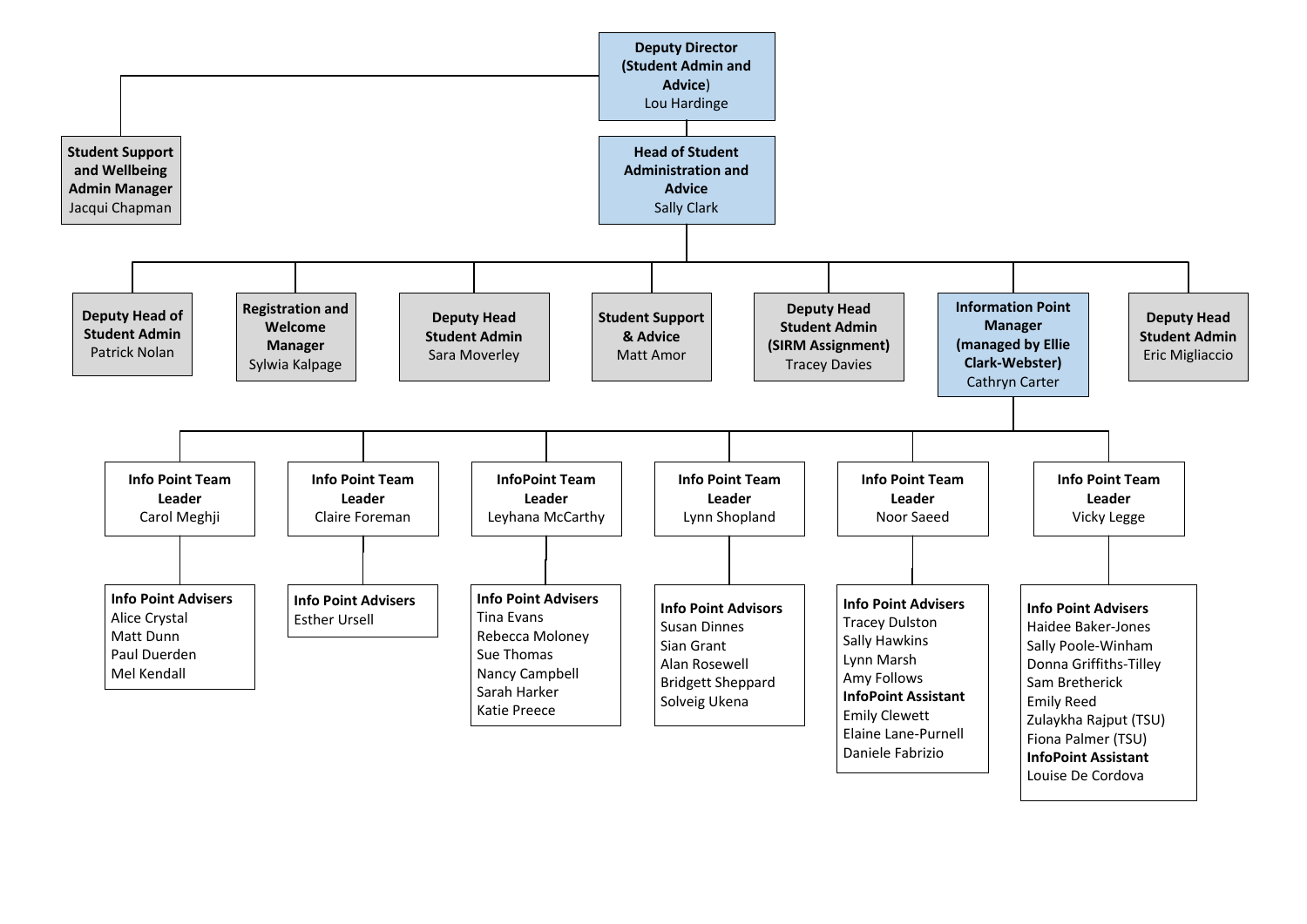

Darren Malski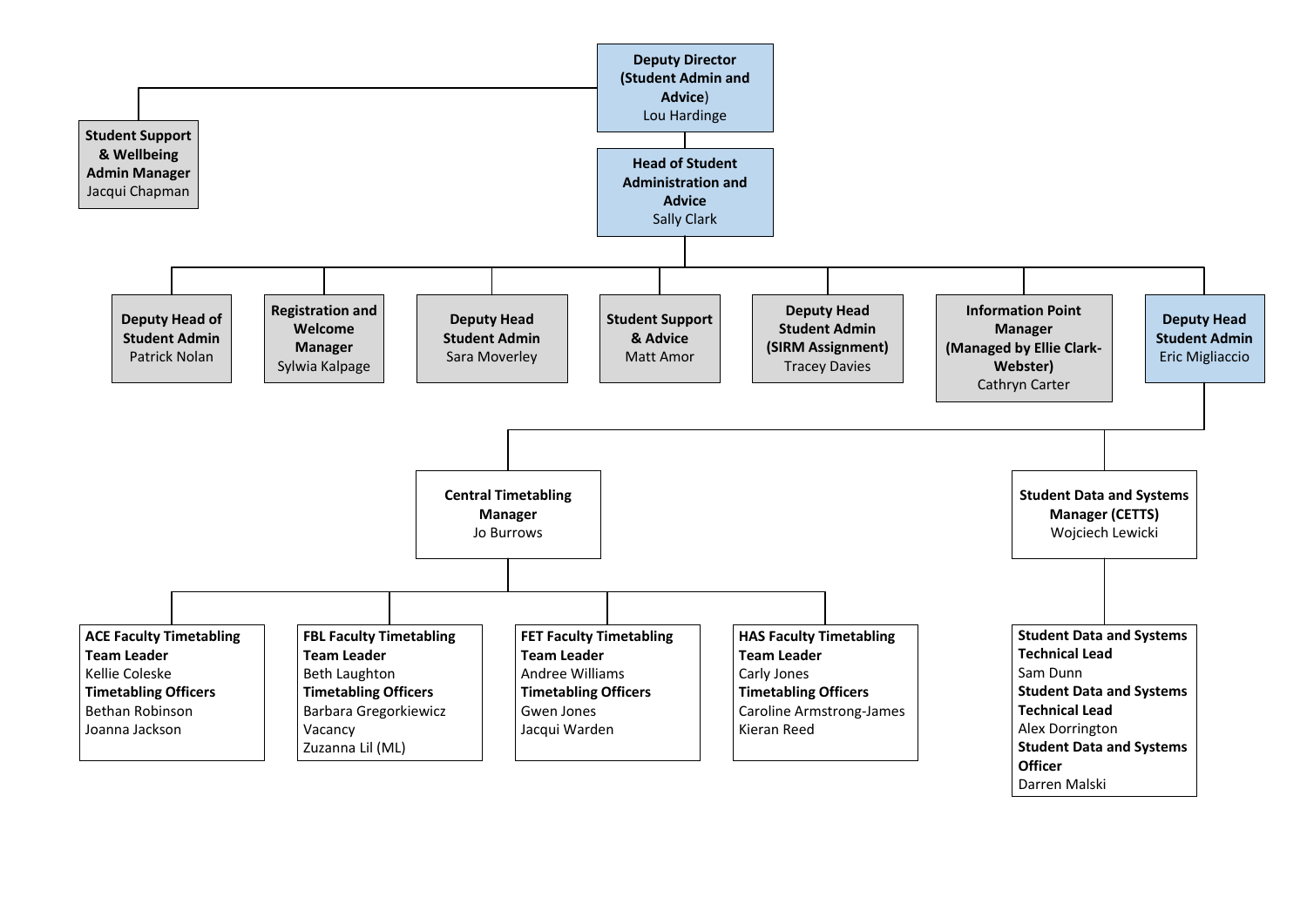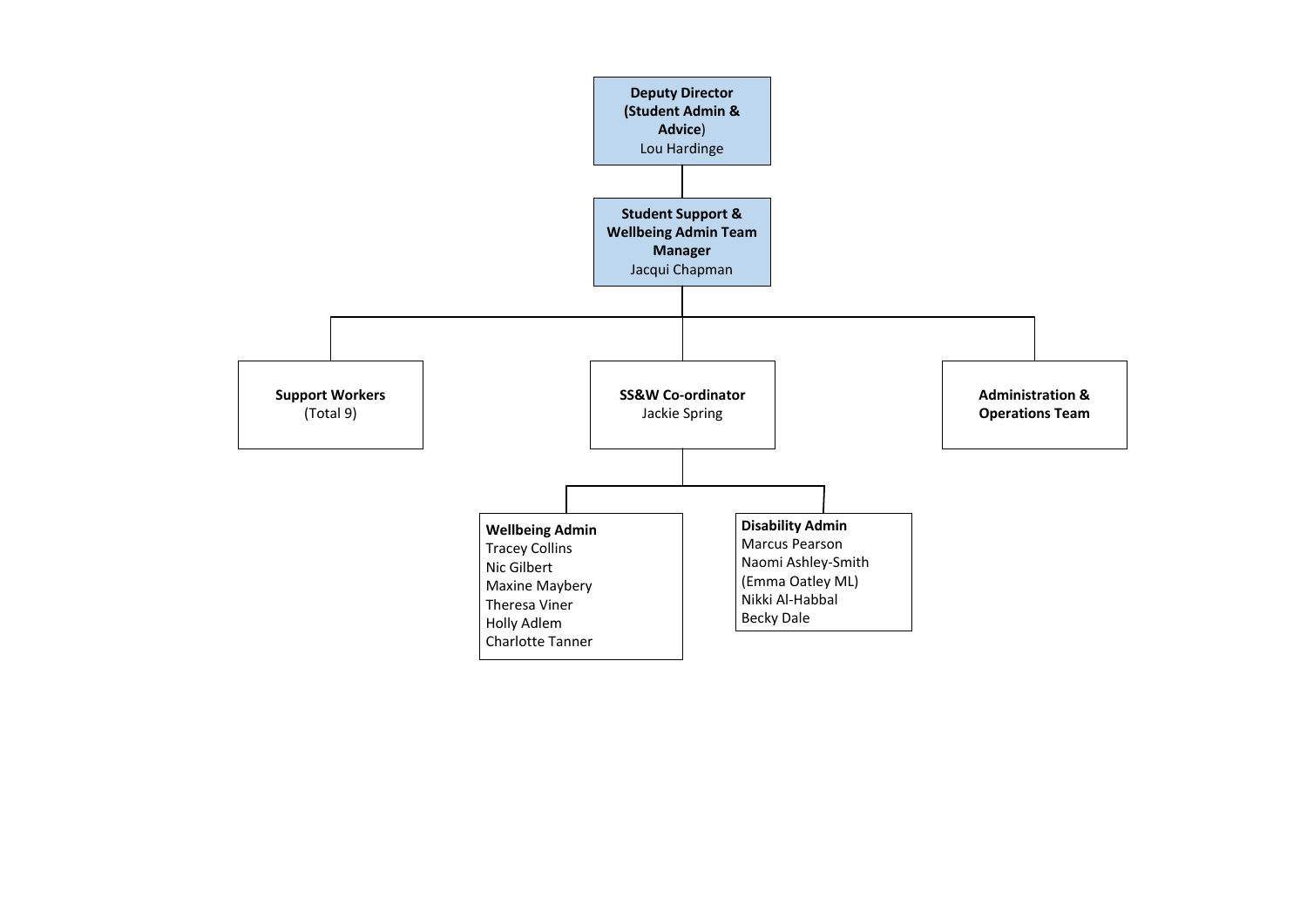**Deputy Director (Student Admin & Advice**) Lou Hardinge

**Covid Test Centre Manager/ Covid Testing Support Assistant** Harry Abbott